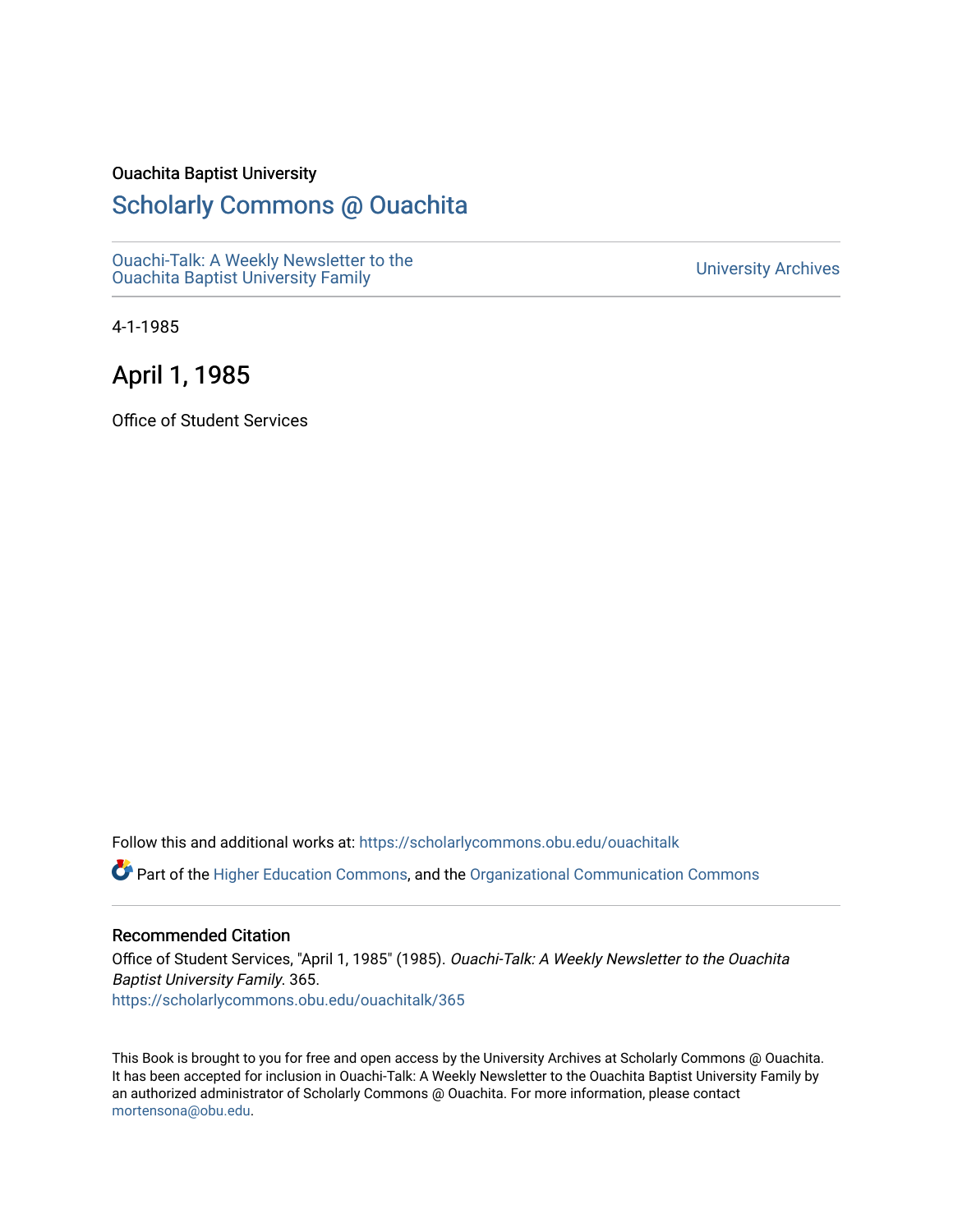

# ~..., <sup>A</sup>*WEEKLY NEWSLffiER TO THE OUACHITA BAPTIST UNIVERSITY. FAMILY FROM THE* OFFICE *OF THE VEAN OF STUDENTS*

Vol. VIII, No. 27, April 1, 1985



**George Gallop Monday, April 1**  7:30 p.m. **ffiFA Recital Hall**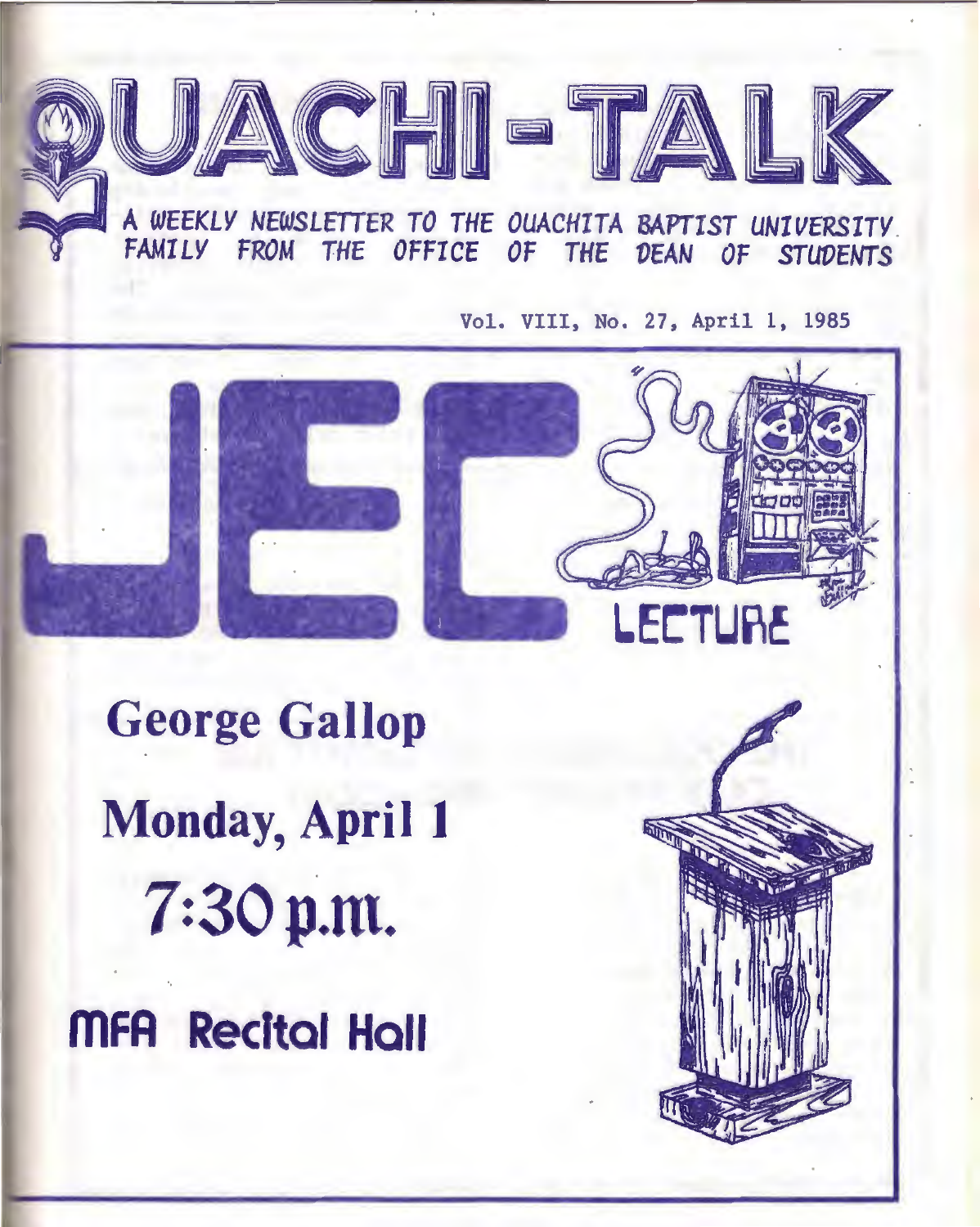And when they looked, they saw that the stone was rolled away: for it was very great. And entering into the sepulchre, they saw a young man sitting on the right side. clothed in a long white garment: and they were affrighted. And he saith unto them. "Be not affrighted: Ye seek Jesus of Nazareth, which was crucified: He is risen; He is· not here: behold the place where they laid Him.

Mark 16:4-6

#### *SOPHOMORE VOICE* RECITAL

**Alex Sharp** 

Mabee. Fine Arts Center Recital Hall *Ap!vU* 5, 7985 *11:00* AM

## **Attention!**

Beginning Palm Sunday night<br>March 31, and continuing 31, and continuing through April 4, the NBC Television Network will present "A.D.," a 12-hour miniseries set in the first century. The story focuses on key historical and fictional characters-- Jewish, Christian, Roman--who are forced to respond to dramatic social, political, and especially religious change.

# **Chapel**

Dr. Mark Coppenger of 1st Baptist Church in. Eldorado, Arkansas will be our Chapel speaker on April 2, 1985. Join us in this Chapel service.

### **THE OUACHITALK SPOTLIGHTS AN OUTSTANDING PROFESSOR;**

Dr. George Keck is an Asso- , ciate Professor of Music at Ouachita Baptist University. He holds the B.M. and M.M. Degrees from the University of Arkansas and the PhD from the University of Iowa. Dr. Keck has been a member of the Ouachita faculty since 1969.

Dr. Keck was granted a summer sabbatical in 1984. The proposed project was for a

cultural enrichment sabbatical in New York City for the purpose of attending concerts, recitals, operas, ballets, theatre and art exhibits as well as going to museums. New York City was chosen for the quality and quantity of the cultural opportunities available to him.

Dr. Keck is married to Dr. Ouida Keck.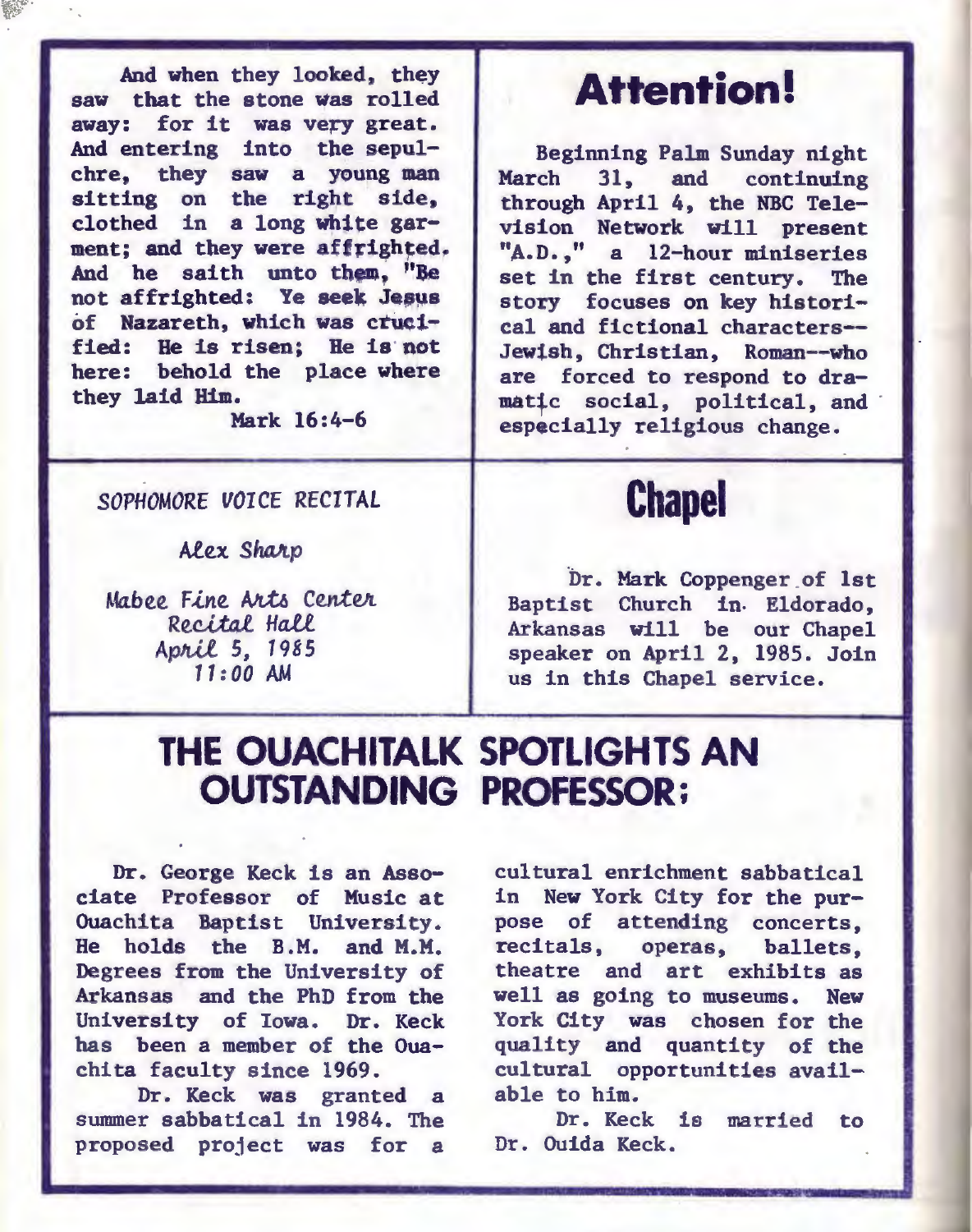# **Up-Coming Events**

Monday, April 1 Fall Pre-registration Administrative Council, Noon J.E.C. Lecture: George Gallop, MFACRH, 7:30 p.m.

Tuesday, April 2<br>Fall Pre-registration Tri-Centennial Concert: Chamber Music Concert, works by Bach and Scarlatti, MFACRH, 7:00 p.m. Baseball: OBU vs. HSU, here, 1:00 p.m. RA Council Meeting, BW Alumni, 5:00 p.m.

Wednesday, April 3 Fall Pre-registration S.E.L.F. Movie: "Old Yeller," Mitchell, 9:00 p.m. Faculty Prayer Luncheon, BW Alumni, 12:00 noon

Thursday, April 4 fall Pre-registration Senate Election Runoffs Gamma Phi Mr. Tiger Pageant, Mitchell, 8:00 p.m. Baseball: OBU vs. Mayville State U., here, 1:00 p.m.

Friday, April 5 Sign-up for Senate Officer Positions  $#1$  and  $#3$ Voice Recital: Alex Sharp, MFACRH, 11:00 a.m.

Saturday, April 6 Baseball: OBU vs. College of the Ozarks, here, 1:00 p.m.

Sunday, April 7 Miss OBU Rehearsal, Mitchell Sunrise Service, ESC Overlook, 7:00 a.m.

Which Tiger is the biggest fox on campus? Come judge for yourself at Gamma Phi's annual Mr. Tiger pageant, Thursday, April 4, 8:00 p.m. in Mitchell Auditorium. Admission is only \$1.00.